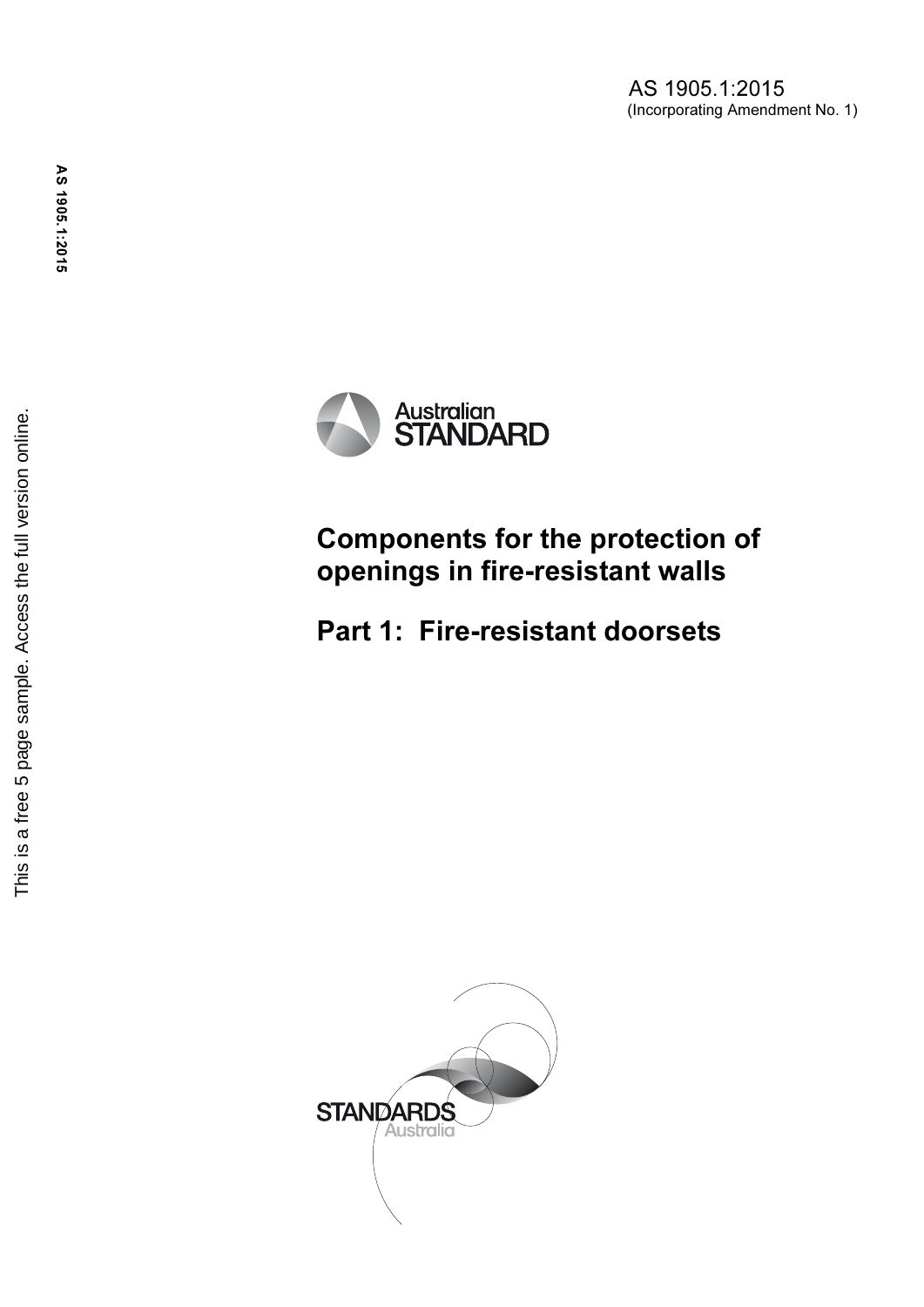This Australian Standard® was prepared by Committee FP-019, Passive Fire Protection. It was approved on behalf of the Council of Standards Australia on 28 July 2015. This Standard was published on 25 August 2015.

The following are represented on Committee FP-019:

- Architectural Door Hardware Association
- Australasian Fire and Emergency Service Authorities Council
- Australian Building Codes Board
- Australian Industry Group
- Australian Security Industry Association
- Building Research Association of New Zealand (BRANZ)
- CSIRO Materials Science and Engineering
- Engineers Australia
- Fire Protection Association Australia
- Fire Protection Association New Zealand
- Insurance Council of Australia

This Standard was issued in draft form for comment as DR AS 1905.1:2014.

Standards Australia wishes to acknowledge the participation of the expert individuals that contributed to the development of this Standard through their representation on the Committee and through the public comment period.

#### Keeping Standards up-to-date

Australian Standards® are living documents that reflect progress in science, technology and systems. To maintain their currency, all Standards are periodically reviewed, and new editions are published. Between editions, amendments may be issued.

Standards may also be withdrawn. It is important that readers assure themselves they are using a current Standard, which should include any amendments that may have been published since the Standard was published.

Detailed information about Australian Standards, drafts, amendments and new projects can be found by visiting www.standards.org.au

Standards Australia welcomes suggestions for improvements, and encourages readers to notify us immediately of any apparent inaccuracies or ambiguities. Contact us via email at mail@standards.org.au, or write to Standards Australia, GPO Box 476, Sydney, NSW 2001.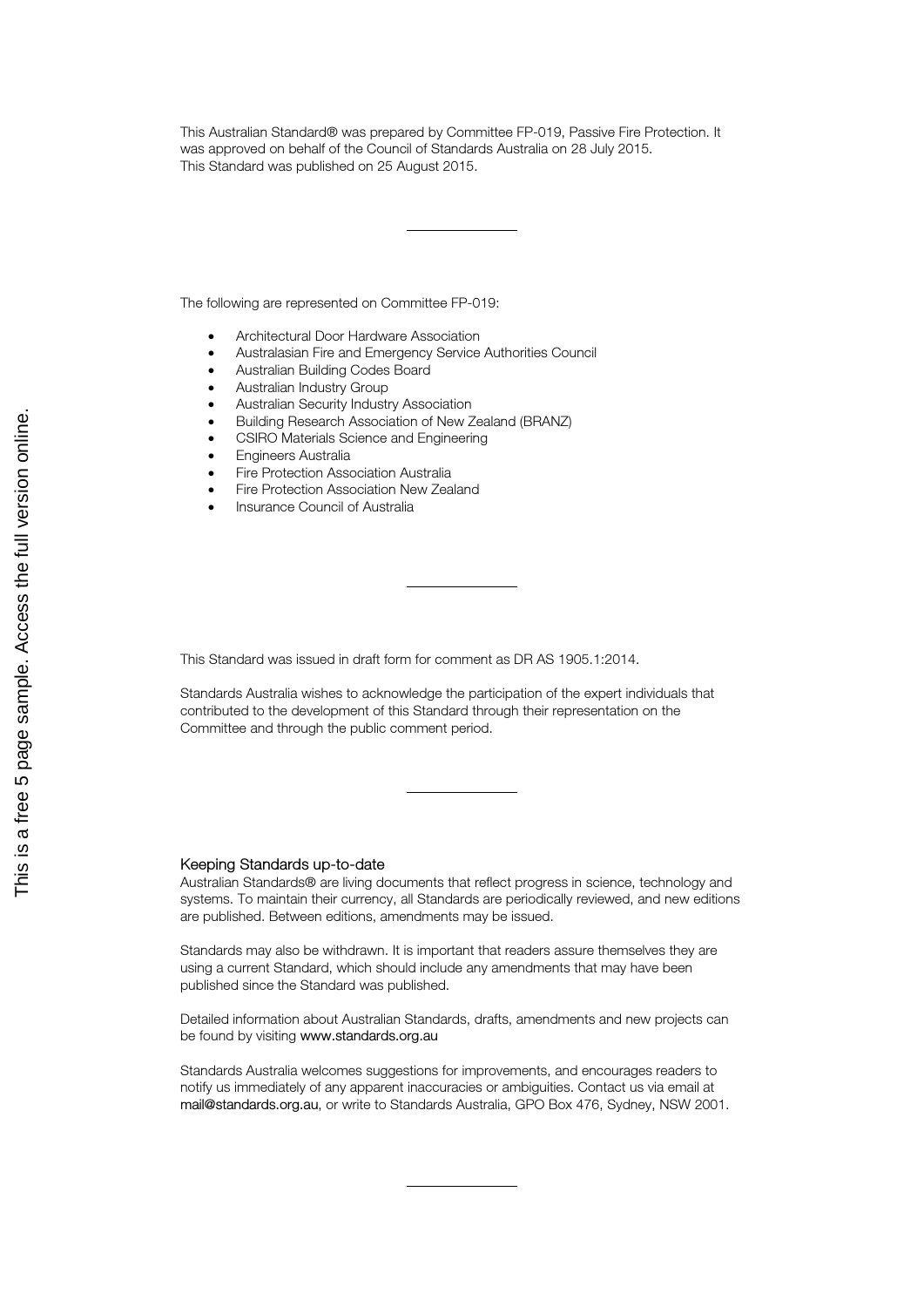# Australian Standard®

## Components for the protection of openings in fire-resistant walls

### Part 1: Fire-resistant doorsets

First published in Australia as AS CA57.1—1972. Revised and redesignated AS 1905.1—1976. Fourth edition 1990. First published in New Zealand as part of NZS 1188:1954. Revised and redesignated in part as NZS 4232.1:1988. AS 1905.1—1990 and NZS 4232.1:1988, jointly revised, amalgamated and designated AS/NZS 1905.1:1997. AS/NZS 1905.1:1997 revised and redesignated as AS 1905.1—2005. Second edition 2015. Reissued incorporating Amendment No. 1 (July 2016).

#### COPYRIGHT

© Standards Australia Limited

All rights are reserved. No part of this work may be reproduced or copied in any form or by any means, electronic or mechanical, including photocopying, without the written permission of the publisher, unless otherwise permitted under the Copyright Act 1968.

ISBN 978 1 76035 212 7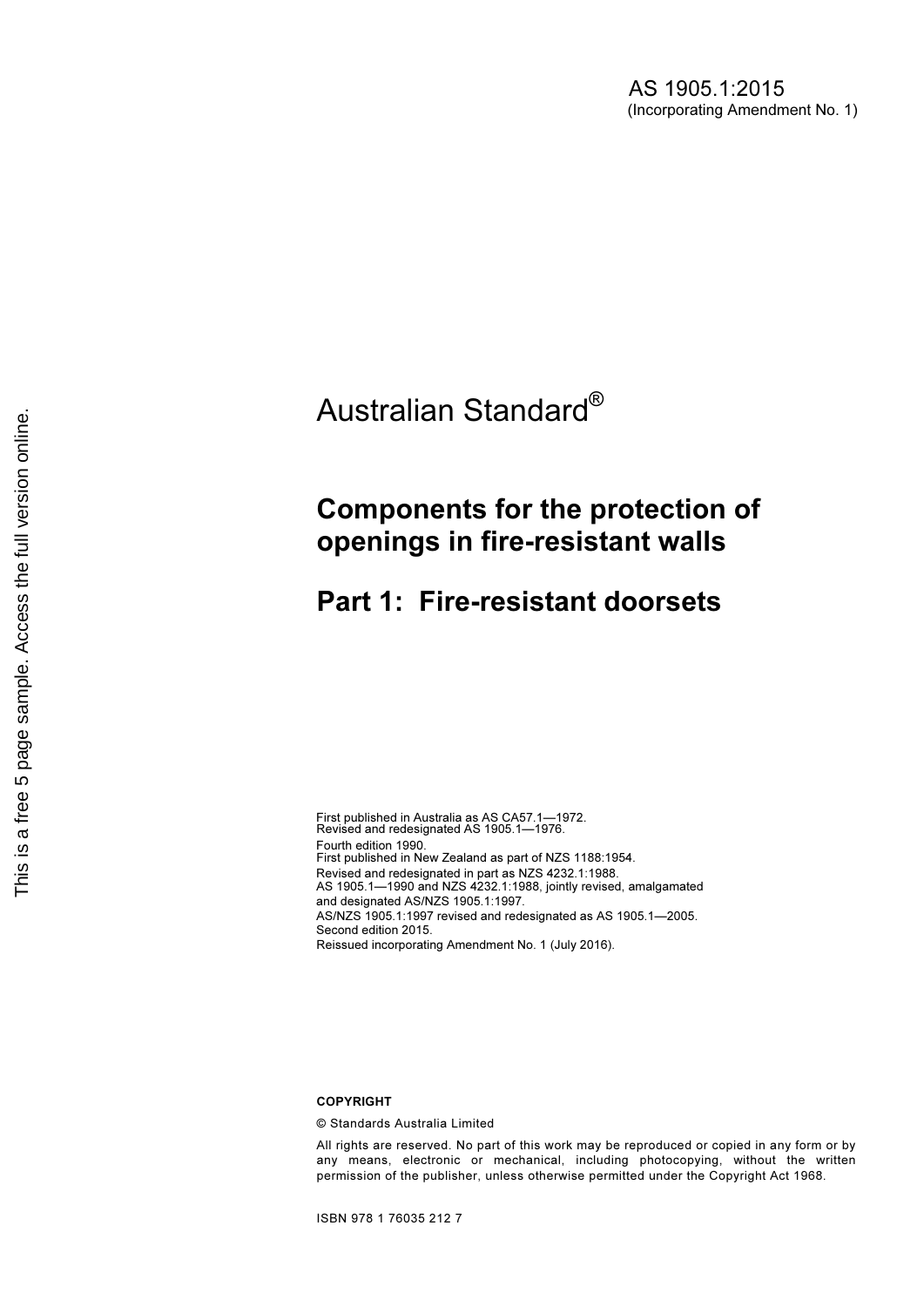#### PREFACE

This Standard was prepared by the Joint Standards Australia/Standards New Zealand Committee FP-019, Passive Fire Protection, to supersede AS 1905.1—2005.

This Standard incorporates Amendment No. 1 (July 2016). The changes required by the Amendment are indicated in the text by a marginal bar and amendment number against the clause, note, table, figure or part thereof affected.

After consultation with stakeholders in both countries, Standards Australia and Standards New Zealand decided to develop this Standard as an Australian Standard rather than an Australian/New Zealand Standard.

The objective of this Standard is to provide manufacturers, suppliers and installers with minimum requirements for the construction and installation of fire-resistant doorsets designed to protect the openings in walls and elements of construction that are required to resist the passage of fire.

The objective of the revision of AS 1905.1—2005 is to address inconsistencies in the Standard, to meet the Australian Building Codes Board and Standards Australia protocols for National Construction Code (NCC) referenced documents and clarify the requirements for testing, assessments, installation, marking and documentation.

This revision includes following changes:

- (a) Compliance with the ABCB protocol for the development of NCC referenced documents.
- (b) Clarification of requirements for testing, assessments, installation marking and documentation.

Statements expressed in mandatory terms in notes to tables and figures are deemed to be requirements of this Standard.

The term 'informative' has been used in this Standard to define the application of the appendix to which it applies. An 'informative' appendix is only for information and guidance.

This Standard incorporates a Commentary on some clauses. The Commentary directly follows the relevant clause, is designated by  $C'$  preceding the clause number and is printed in italics in a panel. The Commentary is for information only and does not need to be followed for compliance with the Standard.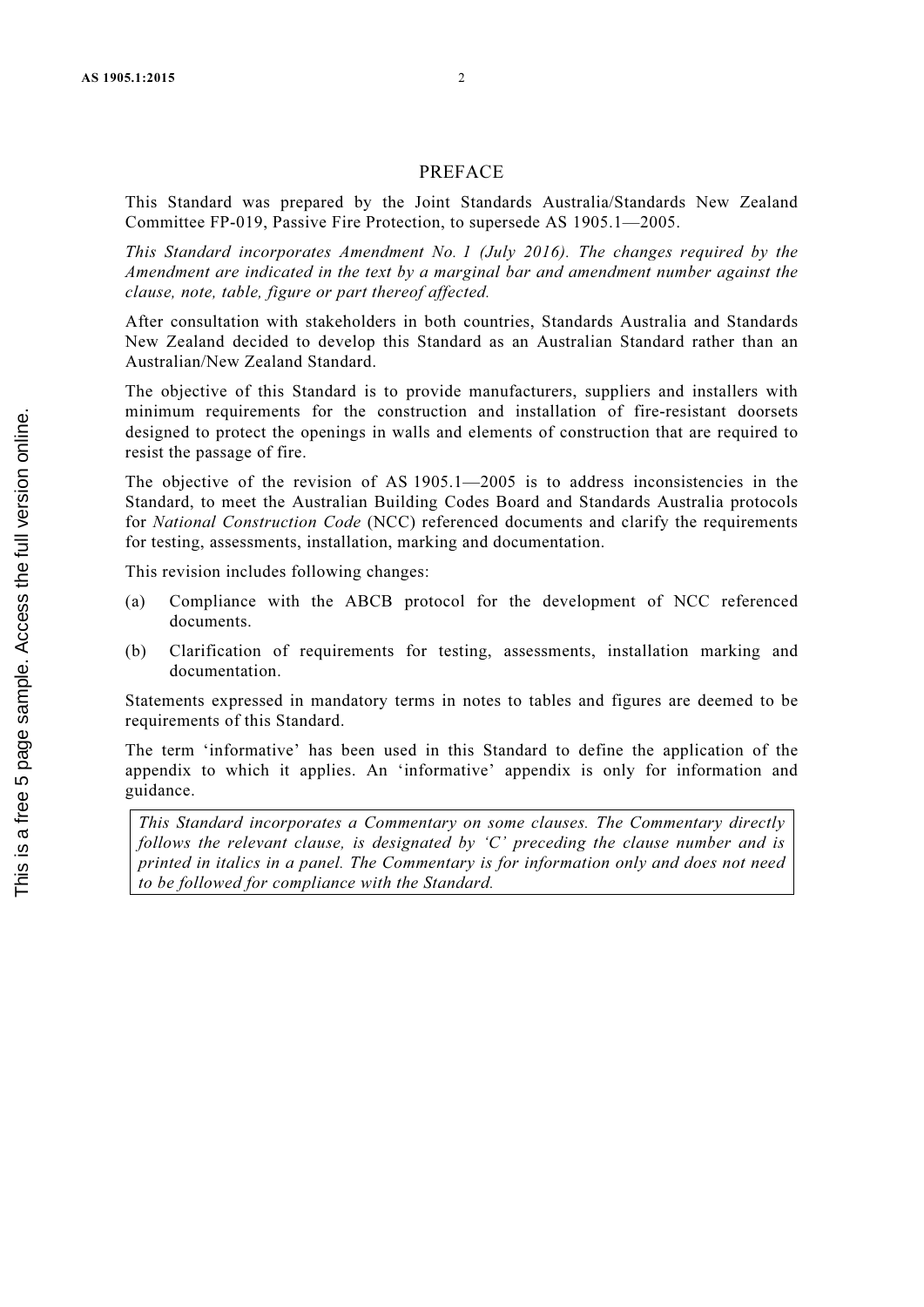### **CONTENTS**

|                   | SECTION 1 SCOPE AND GENERAL                                     |  |
|-------------------|-----------------------------------------------------------------|--|
| 1.1               |                                                                 |  |
| 1.2               |                                                                 |  |
| 1.3               |                                                                 |  |
| 1.4               |                                                                 |  |
|                   |                                                                 |  |
|                   | SECTION 2 DESIGN REQUIREMENTS                                   |  |
| 2.1               |                                                                 |  |
| 2.2               |                                                                 |  |
| 2.3               | SIDE-HUNG DOORS, INCLUDING DOUBLE-ACTING DOORSETS  15           |  |
| 2.4               |                                                                 |  |
| 2.5               |                                                                 |  |
|                   |                                                                 |  |
|                   |                                                                 |  |
|                   |                                                                 |  |
|                   | SECTION 4 VARIATIONS FROM THE TESTED SPECIMEN                   |  |
| 4.1               |                                                                 |  |
| 4.2               | MINIMUM FIRE TESTING REQUIREMENTS FOR THE PREPARATION OF        |  |
|                   |                                                                 |  |
| 4.3               |                                                                 |  |
| 4.4               | VARIATIONS THAT REQUIRE FULL-SCALE FIRE TESTING  21             |  |
| 4.5               | VARIATIONS THAT REQUIRE FULL-SCALE TESTING OR PILOT TESTING. 21 |  |
| 4.6               | VARIATIONS TO BE ASSESSED WITHOUT ADDITIONAL TESTING 23         |  |
| 4.7               |                                                                 |  |
|                   |                                                                 |  |
|                   | <b>SECTION 5 INSTALLATION</b>                                   |  |
| 5.1               |                                                                 |  |
| 5.2               |                                                                 |  |
| 5.3               |                                                                 |  |
| 5.4               |                                                                 |  |
| 5.5               |                                                                 |  |
| 5.6               |                                                                 |  |
| 5.7               |                                                                 |  |
|                   |                                                                 |  |
|                   | SECTION 6 MARKING AND OTHER DOCUMENTATION                       |  |
| 6.1               |                                                                 |  |
| 6.2               |                                                                 |  |
| 6.3               |                                                                 |  |
|                   |                                                                 |  |
| <b>APPENDICES</b> |                                                                 |  |
| A                 |                                                                 |  |
| B                 | INFORMATION TO BE SUPPLIED WITH ENQUIRIES AND ORDERS  37        |  |
| $\mathcal{C}$     | EXAMPLE OF FIRE DOOR CERTIFICATE AND SCHEDULE OF                |  |
|                   |                                                                 |  |
|                   |                                                                 |  |
|                   |                                                                 |  |
|                   |                                                                 |  |